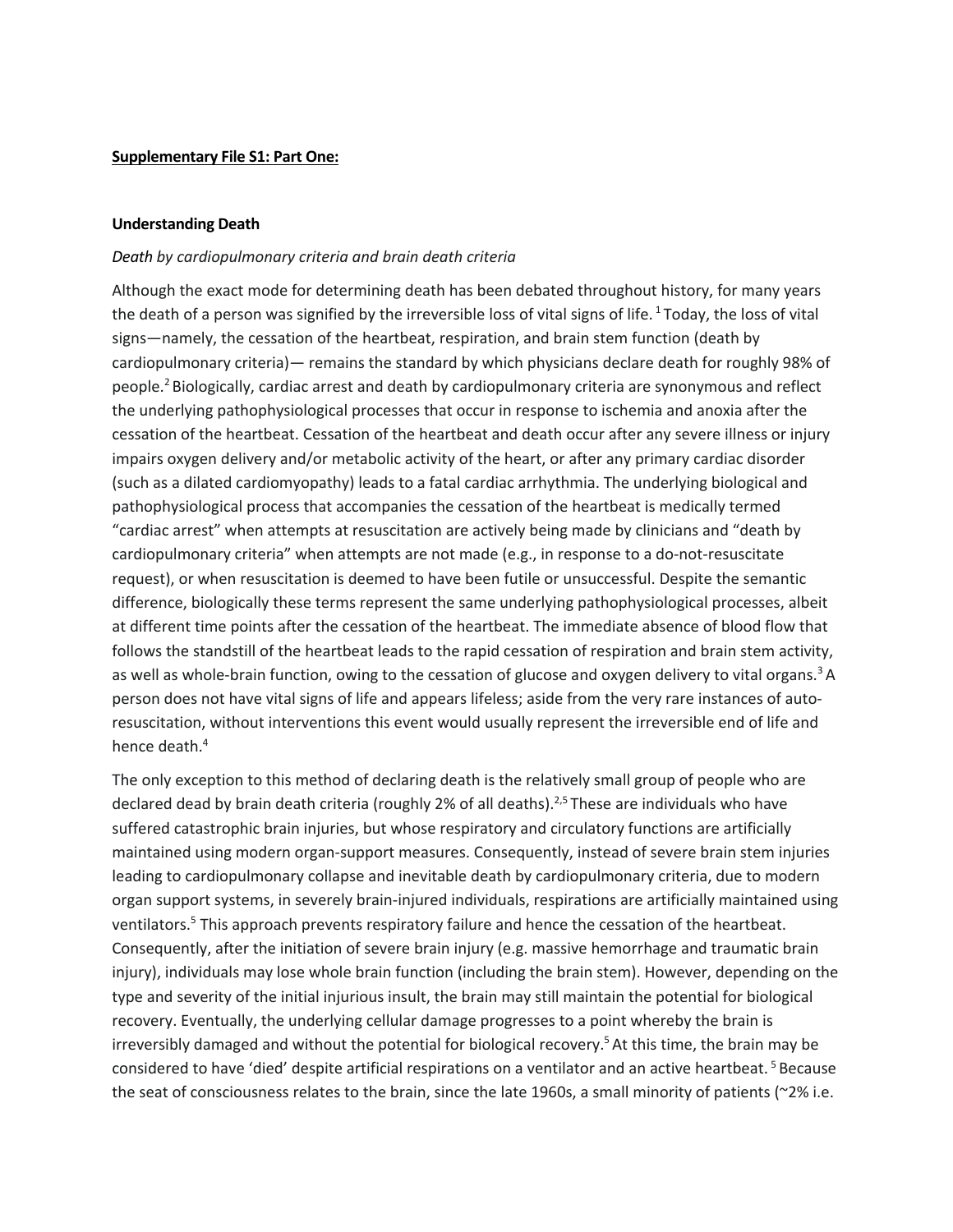those who have suffered devastating brain injuries) have been declared dead using brain-death or neurological criteria, without waiting to meet cardiopulmonary criteria (i.e. the inevitable cessation of respiration and heartbeat), which is delayed while on artificial life support. <sup>5</sup> It is important to point out that the determination of death by cardiopulmonary criteria and brain death criteria typically does not rely on objective markers of irreversible cell death, but rather relies on tests that examine for the absence of organ function.<sup>5</sup> Thus, after the onset of severe brain injuries that lead to loss of whole brain function, time becomes the major factor in determining whether the underlying damaged brain cells have transitioned to a state of biological irreversibility in an individual. Until that point, the potential to restore brain function and hence life remains.

## *Understanding irreversibility of death: the scientific foundations for exploring death in the 21<sup>st</sup> century*

Today, the concept of an irreversible loss of vital organ function remains the hallmark of definitions of death all over the world. In the United States, the Uniform Determination of Death Act defines death as either the "irreversible cessation of circulatory and respiratory functions" (death by cardiopulmonary criteria) or the "irreversible cessation of all functions of the entire brain, including the brain stem" (death by brain-death criteria).<sup>6</sup> Thus, the key feature in the determination of death, whether from the perspective of the public or the medical profession, remains the issue of an irreversible end of function and hence life (i.e., irreversible loss of vital organ functions).

However, evidence suggests that irreversibility of organ function in relation to death and, consequently, the understanding of death—whether through cardiopulmonary or brain death criteria—may need to be reconsidered due to recent discoveries.  $3,7,8$  The major common feature with respect to death by cardiopulmonary and brain death criteria is that after the onset of any severe anoxic or traumatic brain injury (which share a similar pathophysiology) causes loss of whole brain function, there is a period that may last hours and possibly days before the underlying brain cells become irreversibly damaged and "die." Testing for brain death largely examines for the absence of brain function in people with severe brain injuries. However, as the loss of brain function after severe brain injuries may precede the completion of cell death, including necrosis and apoptosis, evidence suggests that in some cases, people correctly declared dead according to brain death criteria may not demonstrate histopathological evidence of brain cell death on autopsy.<sup>9</sup> This suggests that even though untreatable devastating brain injuries had culminated in the loss of whole brain function at the time of the declaration of brain death, the biological/cellular point of irreversibility may not have yet been reached in some individuals. Yet, people were deemed to be irreversibly "brain dead," due to the absence of brain function, together with the lack of treatment options that could inhibit or reverse the devastating injury process. Thus, as future treatments are refined and discovered, many of those who are considered irreversibly dead today – whether by brain death or cardiopulmonary criteria - but have not reached true cellular irreversibility, could have brain function and life restored and thus potentially be revived in the future.

Arguably, the most significant discovery to affect 21<sup>st</sup> century resuscitation science and the understanding of death has been the realization that human cells do not typically become irreversibly damaged within minutes of anoxia, including in the post-mortem period and that the mechanism of brain damage after anoxia largely relates to the effects of reoxygenation of previously ischemic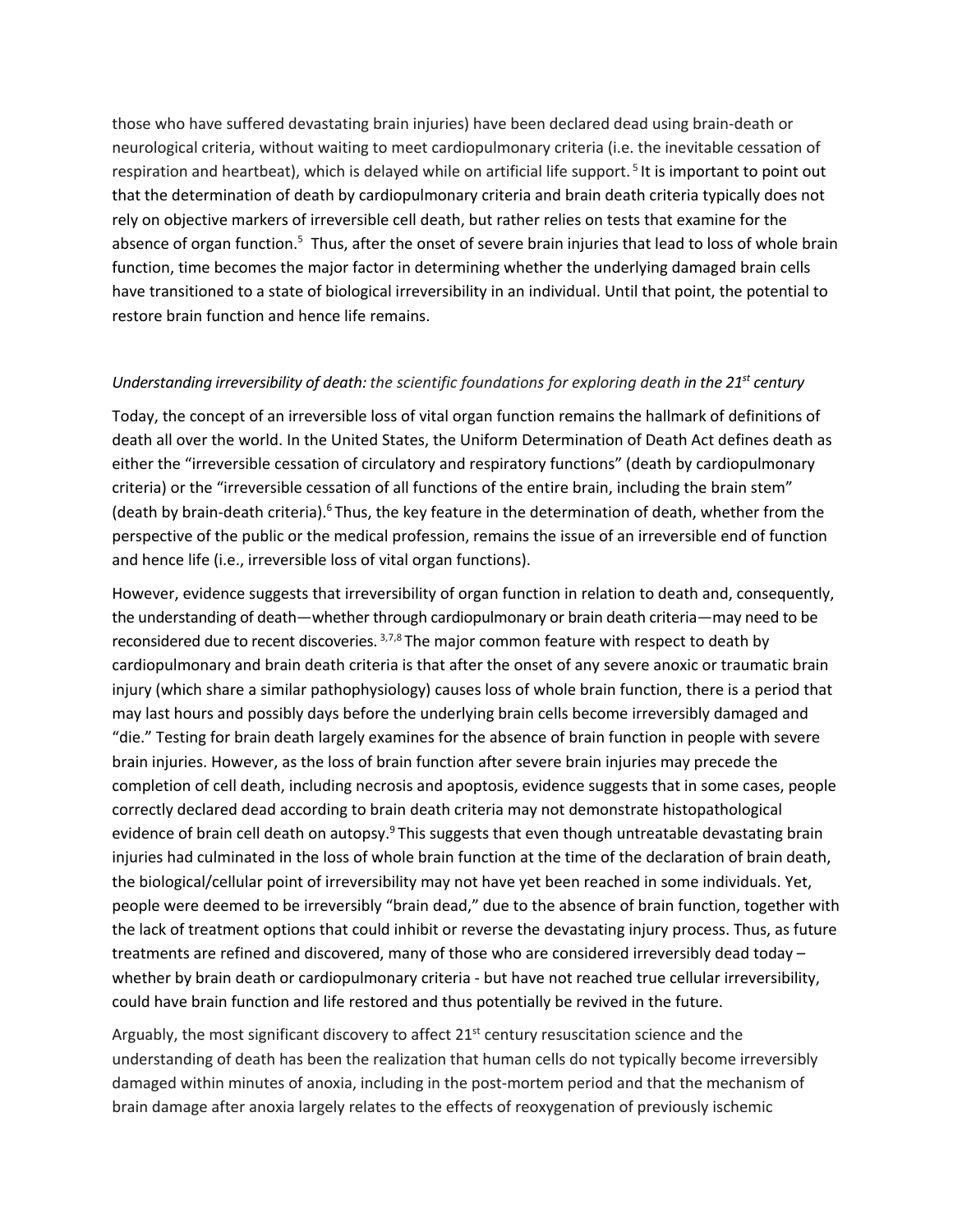tissues.<sup>3,7,8</sup> While irreversible cell death occurs at differing times in different organs, brain cells (if not reoxygenated) have been shown to be more resilient to the effects of post-mortem anoxia than had been assumed until recently.<sup>7,8,10,11</sup>In a landmark study, Palmer *et al*.<sup>10</sup> demonstrated that cadaveric human brain biopsies obtained 7 h or longer post-mortem can yield viable neuronal stem cells for cell culture. This finding has also been replicated in many animal studies, with some suggesting that it may be possible to culture such cells up to 140 h post-mortem.11 In 2019, a group of researchers led by Nenad Sestan at Yale University restored multiple aspects of global brain function – including circulation and cellular functions, vascular dilatory activity, active cerebral metabolism and spontaneous synaptic activity - over a period of 6-10 hours in 32 pig brains that had been taken from a slaughterhouse four hours after death (i.e., 10-14 hours post-mortem).<sup>12</sup> This was achieved through controlled perfusion of the brain starting four hours after death. Importantly, they also demonstrated the preservation of cytoarchitecture, as well as attenuation of cell death in the brain. These findings further show that after anoxia and death, cells in the brain do not always become irreversibly damaged and maintain their cytoarchitecture for many hours post-mortem.<sup>12</sup> As the investigators decided to stop the experiment after only 6-10 hours of controlled reperfusion, it is not known whether they could have restored global cortical electrical activity if they had waited longer.

These studies have opened a possible new understanding of irreversibility of death, with implications for neuroscience, critical care, resuscitation science, organ transplantation, philosophy, the social sciences, medical ethics, and society at large. In particular, these findings have led to the recognition that, functionally speaking, the irreversible loss of vital signs of life and hence death transitions through two distinct phases: a) relative (medical/practical) irreversibility and b) absolute (biological/cellular) irreversibility. Relative or medical/practical irreversibility starts after the heart stops and a person is declared dead (in cases of death by cardiopulmonary criteria) and may potentially last many hours to days. This reflects the post-mortem period during which the cytoarchitecture of the cells remains preserved and the underlying cells in the body have not yet become irreversibly damaged in a cadaver and thus could potentially support life again. However, the organs in the body remain non-functional and an individual remains "irreversibly" dead, because the medical means to support life may not be available at a given time or place (e.g., due to disparities in care, different levels of expertise, different perceptions about what may be possible medically, resources, and so on), or may not have yet been discovered scientifically in a given era (e.g. before the discovery of CPR in 1960). In the less common cases of people who have suffered devastating brain injuries leading to brain death, the period of functional irreversibility starts after the injurious insult has led to loss of global brain function or brain stem function (in countries such as the UK), but before the underlying cells in the brain have become irreversibly damaged and "died" (through apoptosis, necrosis or otherwise) and could therefore never support life again, whether now or in the future.

We propose that the in-between period after someone is declared dead, but before the cells in the cadaver have reached a biological point of irreversibility, represents an intriguing gray zone. This is the period in which people may be considered irreversibly dead, but yet maintain the potential to be resuscitated from a scientific and biological perspective. The possibility of a prolonged gray zone before biological irreversibility is established during the post-mortem period provides a possible opportunity for treatments directed at saving lives and brains in the future. These include optimization of oxygen delivery to the heart and brain,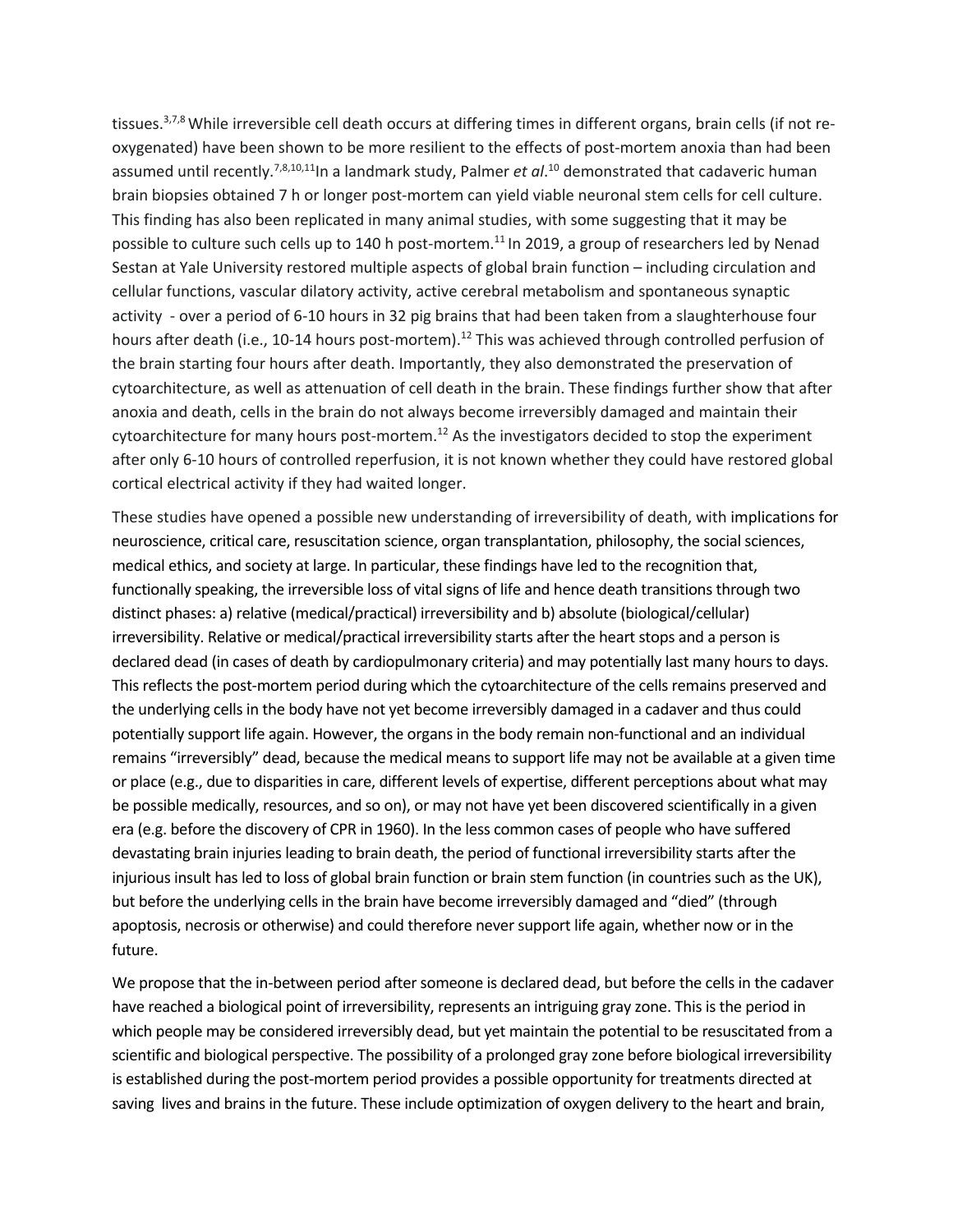as well as therapeutic opportunities that aim to inhibit cell death pathways after anoxia, ischemia, and traumatic brain injuries, together with their secondary complications, including reperfusion injury and vasospasm.13–16 Importantly, a gray zone of potential reversibility after death could also provide the opportunity to scientifically explore the human mind and consciousness during the death process.

# **References:**

- 1. Paradis N, Halperin HR, Kern KB, Wenzel V, Chamberlain DA. Preface. *Card Arrest Sci Pract Resusc Med*. Published online 2007.
- 2. Seifi A, Lacci J V, Godoy DA. Incidence of brain death in the United States. *Clin Neurol Neurosurg*. 2020;195:105885.
- 3. Rubenstein A, Cohen E, Jackson E. The Definition of Death and the Ethics of Organ Procurement from the Deceased. *Pres Counc Bioeth*. Published online 2006. https://bioethicsarchive.georgetown.edu/pcbe/background/rubenstein.html
- 4. Hornby K, Hornby L, Shemie SD. A systematic review of autoresuscitation after cardiac arrest. *Crit Care Med*. 2010;38:1246–1253.
- 5. Wijdicks EF. *Brain Death*. 2nd ed. Oxford University Press; 2011.
- 6. Burkle CM, Am S, Wijdicks EF. Brain death and the courts. *Neurology*. 2011;76:837–841.
- 7. Marfia GL, Madaschi F, Marra et al. Adult neural precursors isolated from post mortem brain yield mostly neurons: an erythropoietin dependent process. *Neurobiol Dis*. 43:86–98.
- 8. Youngner S, Hyun I. Pig experiment challenges assumptions around brain damage in people. *Nature*. 2019;568:302–4.
- 9. Wijdicks EF., Pfeifer E. Neuropathology of brain death in the modern transplant era. *Neurology*. 2008;70:1234–1237.
- 10. Palmer TD, Schwartz PH, Taupin P, Kaspar B, Stein SA, Gage FH. Progenitor cells from human brain after death. *Nature*. 2001;411:42-43. doi:10.1038/35075141
- 11. Taoufik E, Probert L. Ischemic Neuronal Damage. *Curr Pharm Des*. 2008;14:3565-3573. doi:10.2174/138161208786848748
- 12. Vrselja Z, Daniele SG, J S. Restoration of brain circulation and cellular functions hours post mortem. *Nature*. 2019;568:336–343,.
- 13. Tishman S. Emergency Preservation and Resuscitation for Cardiac Arrest from Trauma. http://clinicaltrials.gov/show/NCT01042015
- 14. Bevers MB, Ingleton LP, Che D, Cole JT, Li L, Da T. RNAi targeting micro-calpain increases neuron survival and preserves hippocampal function after global brain ischemia. *Exp Neurol*. 2010;224:170–177.